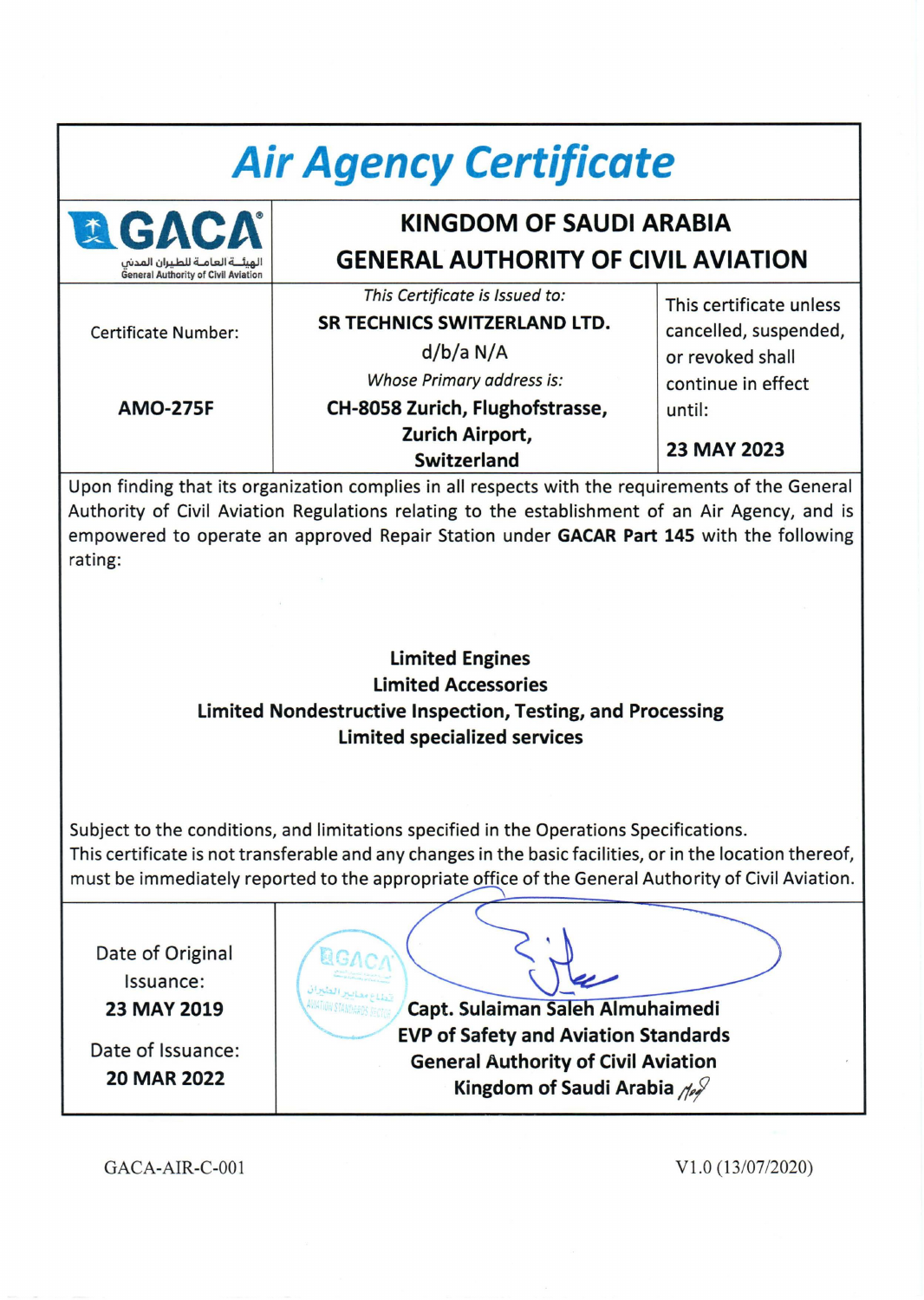

### **A1. ISSUANCE AND APPLICABILITY.**

a. These operations specifications are issued to **SR Technics Switzerland Ltd. a** GACAR Part 145 repair station, certificate number, **AMO-275F**. The Repair Station Certificate holder shall conduct operations in accordance with GACAR Part 145 and these operations specifications at the location listed below:

The certificate holder's address:

**Fixed Location:** Mailing Address: **SR Technics Switzerland Ltd. SR Technics Switzerland Ltd. CH-8058 Zurich, Flughofstrasse, Quality and Safety, CH-8058 Zurich, Switzerland Switzerland**

**Zurich Airport, P.O. Box 3, Flughofstrasse, Zurich Airport,**

b. These operations specifications are issued as part of this Repair Station Certificate, and are in effect as of the date signed by the President or his representative. This certificate and operations specifications shall remain in effect until the expiration date, surrendered by the operator, or terminated by the President, whichever comes first.

\*\*\*\*\*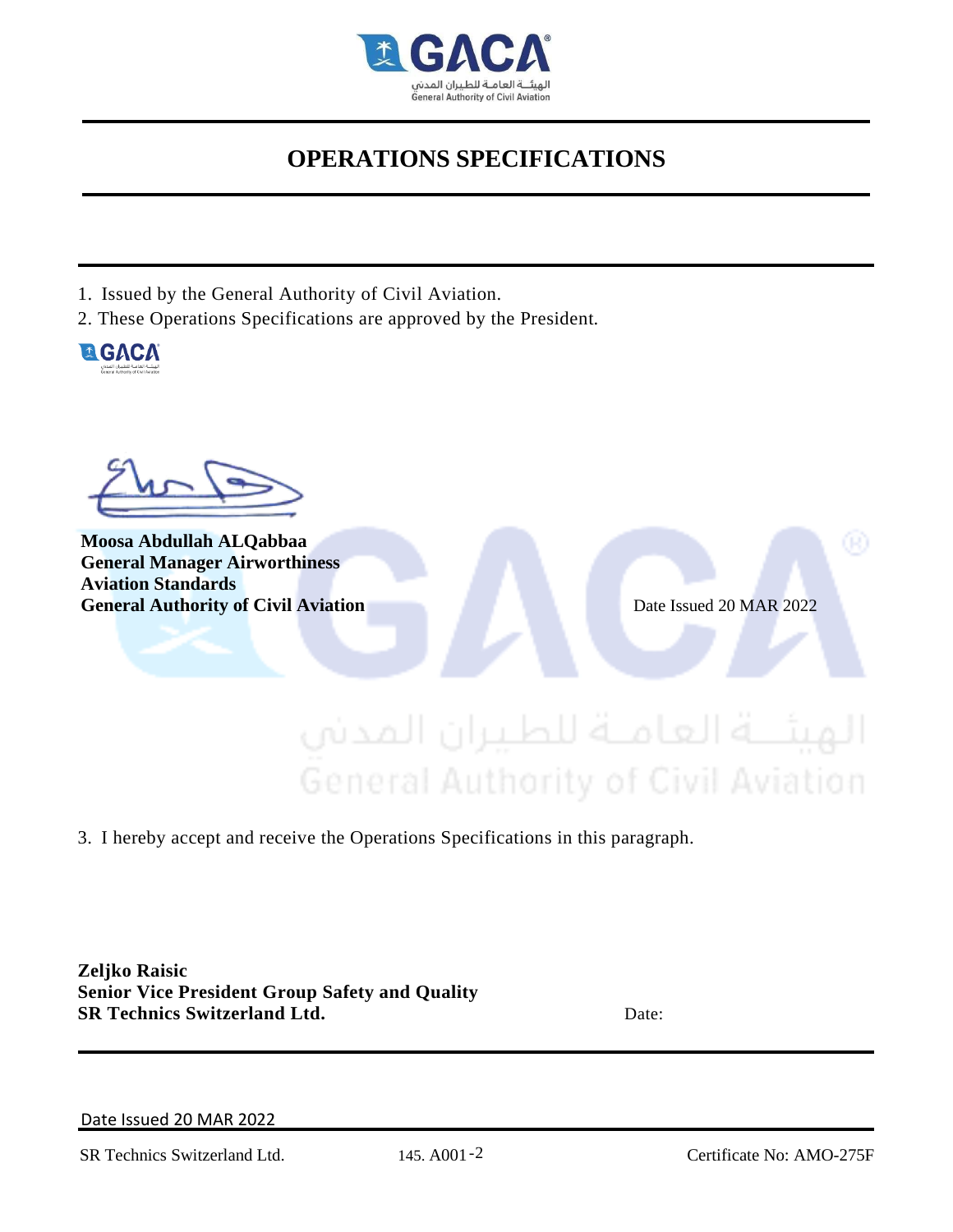

### **A3. RATINGS AND LIMITATIONS.**

a. The certificate holder is authorized to perform maintenance, preventative maintenance and alterations under the limited ratings specified in Table 1 below subject to the provisions of GACAR Part 145 and the limitations specified:

| <b>Ratings</b> | <b>Make</b>                          | <b>Model</b>             | <b>Limitations</b>                                                                                                                                                                                                                                                                                                                                                            |
|----------------|--------------------------------------|--------------------------|-------------------------------------------------------------------------------------------------------------------------------------------------------------------------------------------------------------------------------------------------------------------------------------------------------------------------------------------------------------------------------|
| <b>Engines</b> | <b>PRATT &amp;</b><br><b>WHITNEY</b> | PW4056<br>General Author | LIMITED TO MAINTENANCE UP-TO AND<br><b>INCLUDING COMPLETE ENGINE</b><br>OVERHAUL, ENGINE TEST AND MAJOR<br><b>REPAIRS / ALTERATIONS.</b><br>ALL WORK UNDER ENGINES SHALL BE<br>ACCOMPLISHED IN ACCORDANCE WITH<br><b>CURRENT MANUFACTURER'S TECHNICAL</b><br><b>MANUALS AND/OR OPERATOR'S</b><br>MANUALS / INSTRUCTIONS OR OTHER<br>TECHNICAL DATA ACCEPTABLE TO THE<br>GACA. |

### **Table 1 - Limited Ratings**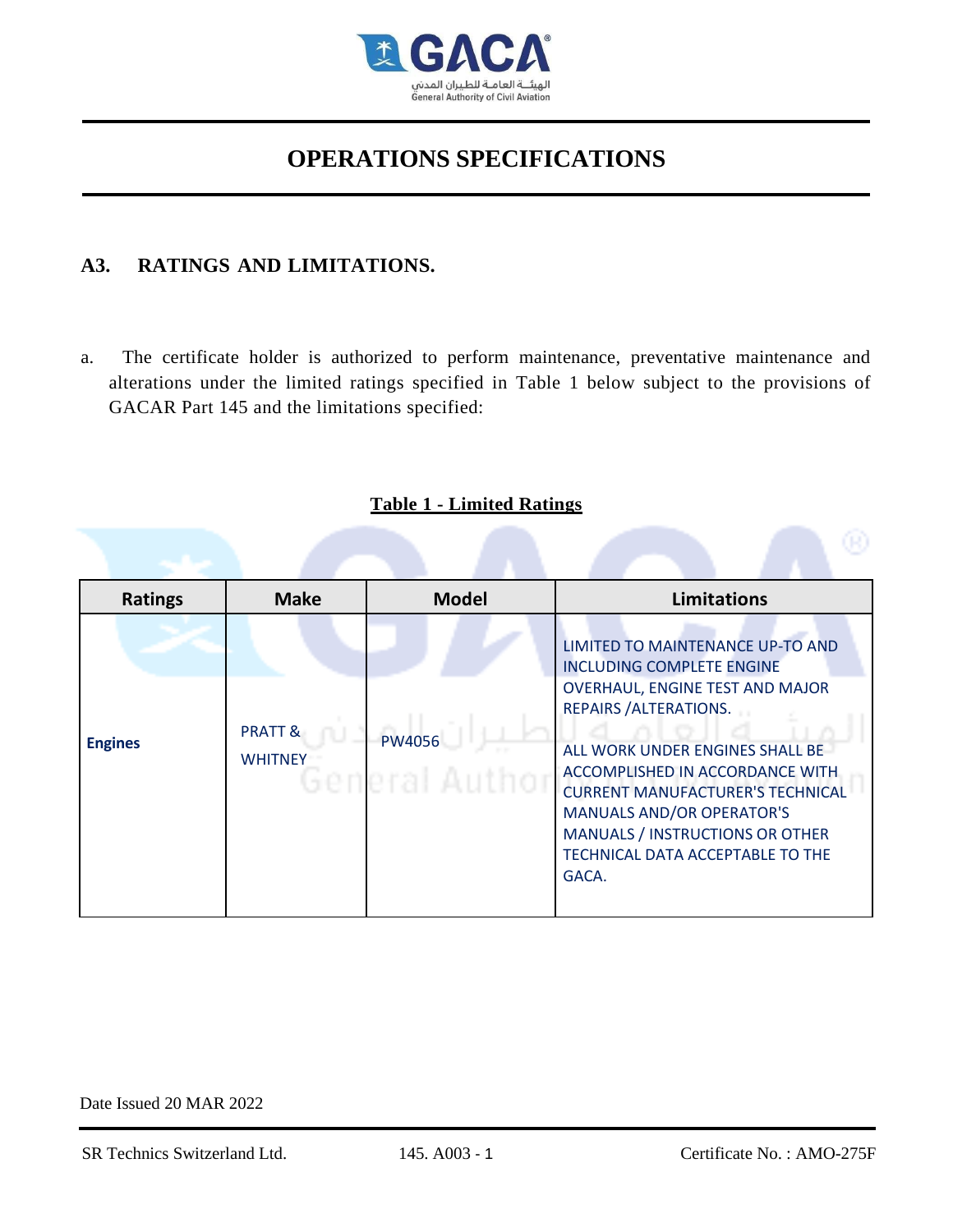

| <b>Ratings</b>     | <b>Make</b>                                                                                  | <b>Model</b>                                                                          | <b>Limitations</b>                                                                                                                                                                                                                                                                                                                                                     |
|--------------------|----------------------------------------------------------------------------------------------|---------------------------------------------------------------------------------------|------------------------------------------------------------------------------------------------------------------------------------------------------------------------------------------------------------------------------------------------------------------------------------------------------------------------------------------------------------------------|
| <b>Engines</b>     | <b>CFMI</b>                                                                                  | CFM56-5B4/3<br>CFM56-5B3/3<br>CFM56-7B27/B3<br>CFM56-7B27/3B3                         | LIMITED TO MAINTENANCE UP-TO AND<br><b>INCLUDING COMPLETE ENGINE</b><br>OVERHAUL, ENGINE TEST AND MAJOR<br>REPAIRS / ALTERATIONS.<br>ALL WORK UNDER ENGINES SHALL BE<br>ACCOMPLISHED IN ACCORDANCE WITH<br><b>CURRENT MANUFACTURER'S TECHNICAL</b><br><b>MANUALS AND/OR OPERATOR'S</b><br>MANUALS / INSTRUCTIONS OR OTHER<br>TECHNICAL DATA ACCEPTABLE TO THE<br>GACA. |
| <b>Accessories</b> | <b>From SR</b><br><b>Technics</b><br>Switzerland Ltd.<br>Component<br><b>Capability List</b> | <b>From SR</b><br><b>Technics</b><br>Switzerland Ltd.<br>Component<br>Capability List | LIMITED TO THOSE ACCESSORIES LISTED<br>IN SR TECHNICS SWITZERLAND LTD.<br><b>COMPONENT CAPABILITY LIST (CCL)</b><br><b>ISSUED ON 16 DEC 2021 AS REVISED AND</b><br>ACCEPTED BY THE GACA!<br>General Authority of Civil Aviation                                                                                                                                        |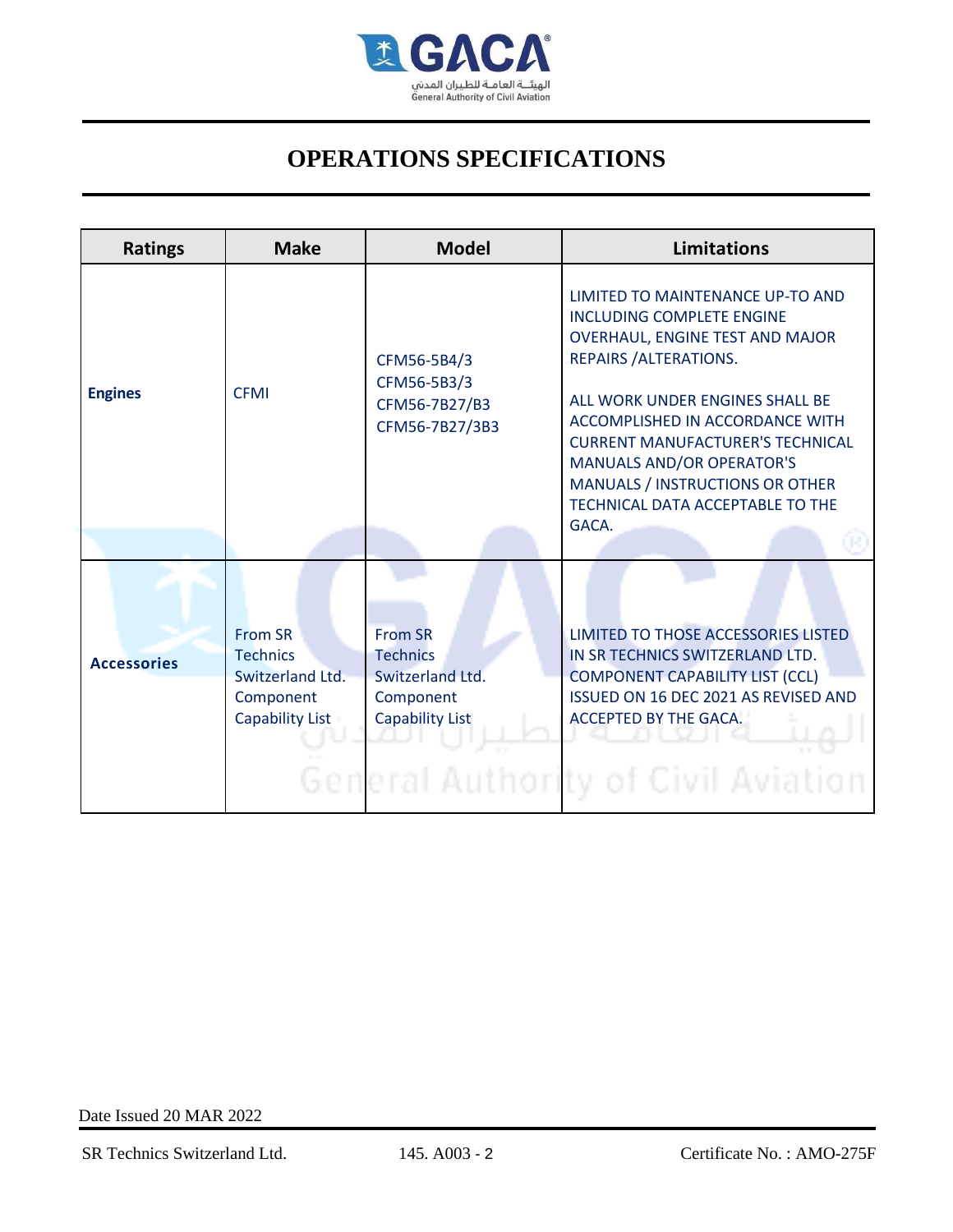

| <b>Ratings</b>                                                                   | <b>Make</b> | <b>Model</b>      | <b>Limitations</b>                                                                                                                                                                                                                                                                                                                                                                                                                                                                                                                                                                                                                                                                                                                                                                                                                                                                                                                                                                                                                                                                                                                                                        |
|----------------------------------------------------------------------------------|-------------|-------------------|---------------------------------------------------------------------------------------------------------------------------------------------------------------------------------------------------------------------------------------------------------------------------------------------------------------------------------------------------------------------------------------------------------------------------------------------------------------------------------------------------------------------------------------------------------------------------------------------------------------------------------------------------------------------------------------------------------------------------------------------------------------------------------------------------------------------------------------------------------------------------------------------------------------------------------------------------------------------------------------------------------------------------------------------------------------------------------------------------------------------------------------------------------------------------|
| <b>Nondestructive</b><br>Inspection,<br><b>Testing, and</b><br><b>Processing</b> | N/A         | N/A<br>Gerieral A | -LIQUID PENETRANT INSPECTION:<br>I.A.W. ASTM E1417 OR AS OTHERWISE<br>SPECIFIED BY THE MANUFACTURER'S CURRENT<br>TECHNICAL DATA AS REVISED.<br>-MAGNETIC PARTICLE INSPECTION:<br>I.A.W. ASTM E1444 OR AS OTHERWISE<br>SPECIFIED BY THE MANUFACTURER'S CURRENT<br>TECHNICAL DATA AS REVISED.<br>-EDDY CURRENT TESTING:<br>I.A.W. MIL-STD 1537 OR AS OTHERWISE<br>SPECIFIED BY THE MANUFACTURER'S CURRENT<br>TECHNICAL DATA AS REVISED.<br>-ULTRASONIC INSPECTION:<br>I.AW. MIL-STD-2154 OR AS OTHERWISE<br>SPECIFIED BY THE MANUFACTURER'S CURRENT<br>TECHNICAL DATA AS REVISED.<br>-RADIOGRAPHY INSPECTION:<br>I.AW. ASTM E1742 OR AS OTHERWISE<br>SPECIFIED BY THE MANUFACTURER'S CURRENT<br>TECHNICAL DATA AS REVISED.<br>-THERMOGRAPHIC INSPECTION:<br>I.AW. THE MANUFACTURER'S CURRENT<br>TECHNICAL DATA AS REVISED.<br>ALL NON-DESTRUCTIVE INSPECTION, TESTING,<br>PROCESSING PERSONNEL MUST BE QUALIFIED<br>AND CERTIFIED I.A.W. AIA-NAS-410 OR EN4179.<br>ALL NON-DESTRUCTIVE INSPECTION, TESTING,<br>AND PROCESSING LISTED. MUST BE<br>ACCOMPLISHED IN ACCORDANCE WITH<br>APPROPRIATE AND CURRENT DATA WHICH HAS<br>BEEN APPROVED OR ACCEPTED BY THE<br>GACA/FAA. |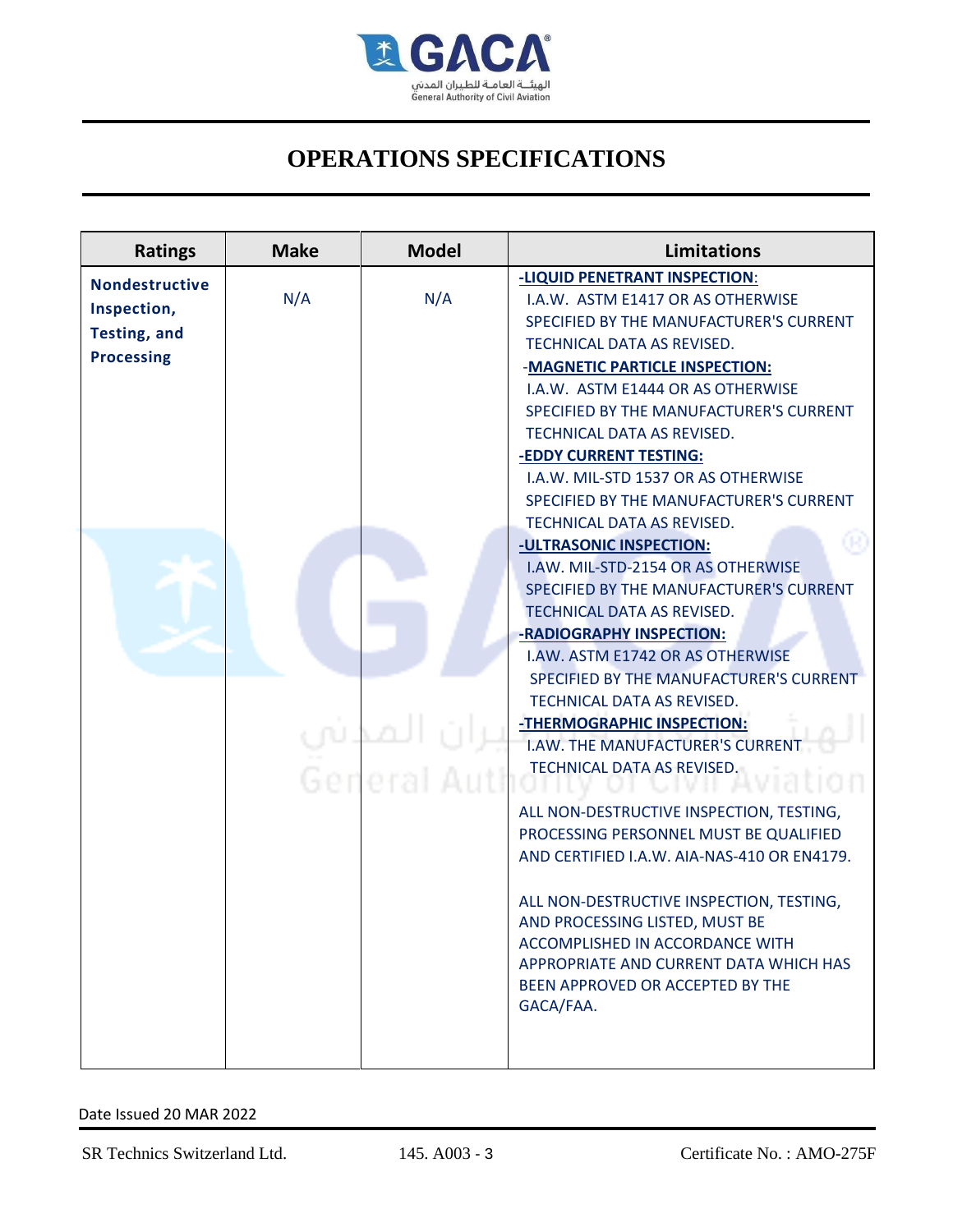

b. The certificate holder is authorized to perform the following specialized services in Table 2 below in accordance with the specified specification and subject to the provisions of GACAR Part 145 and the limitations specified:

| <b>Specialized Service</b>                                  | <b>Specification</b>                                                                                                                                                                                                                  | <b>Limitations</b>                                                                                                                                                                                                                    |
|-------------------------------------------------------------|---------------------------------------------------------------------------------------------------------------------------------------------------------------------------------------------------------------------------------------|---------------------------------------------------------------------------------------------------------------------------------------------------------------------------------------------------------------------------------------|
| <b>Sheet Metal/Composite/</b><br><b>Honeycomb Structure</b> | Performance of maintenance of sheet metal<br>and composite components removed from<br>airframe including the balancing of flight<br>control surfaces Performance of maintenance<br>on Honeycomb Structure parts                       | Performance of maintenance of sheet metal<br>and composite components removed from<br>airframe including the balancing of flight<br>control surfaces Performance of maintenance<br>on Honeycomb Structure parts                       |
| <b>Coating</b>                                              | Inorganic Aluminum Coating Plasma, Flame,<br><b>Diffusion Coating</b>                                                                                                                                                                 | Inorganic Aluminum Coating Plasma, Flame,<br>Arc Wire and HVOF Spray Coating as applicable Arc Wire and HVOF Spray Coating as applicable<br>Diffusion Coating                                                                         |
| <b>Surface Treatment</b><br>(Shot Penning)                  | Shot Peening of metal parts, as applicable.<br>Peening media: Cut Wire per AMS 2431/3,<br>Ceramic Shot per AMS 2431/7 Abrasive<br>Blasting, wet and dry                                                                               | Shot Peening of metal parts, as applicable.<br>Peening media: Cut Wire per AMS 2431/3,<br>Ceramic Shot per AMS 2431/7 Abrasive<br>Blasting, wet and dry                                                                               |
| <b>Heat Treatment</b>                                       | Aluminum Alloys, as applicable Alloy Steels,<br>Nickel Base and Cobalt Base Super alloys, as<br>applicable Titanium and Titanium Alloys, as<br>applicable and a state of the late                                                     | Aluminum Alloys, as applicable Alloy Steels,<br>Nickel Base and Cobalt Base Super alloys, as<br>applicable Titanium and Titanium Alloys, as<br>applicable<br>d'introdu Automobile                                                     |
| <b>Chemical Treatment</b>                                   | Chromate Treatment of Aluminum Alloys, as<br>applicable Chemical Milling of Titanium                                                                                                                                                  | Chromate Treatment of Aluminum Alloys, as<br>applicable Chemical Milling of Titanium                                                                                                                                                  |
| <b>High Speed Grinding</b>                                  | Grinding of PW4000 HPC all Series Grinding of<br>CFM56 HPC and HPT all Series                                                                                                                                                         | Grinding of PW4000 HPC all Series Grinding of<br><b>CFM56 HPC and HPT all Series</b>                                                                                                                                                  |
| <b>Waterjet Stripping</b>                                   | Stripping of Plasma coatings, as applicable                                                                                                                                                                                           | Stripping of Plasma coatings, as applicable                                                                                                                                                                                           |
| <b>Plating</b>                                              | Anodizing of Aluminum Alloys, as applicable<br>Cadmium low Embrittlement Cadmium, as<br>applicable Hard Chromium, as applicable<br>Nickel, as applicable Electroless Nickel, as<br>applicable Nickel/Cadmium Silver, as<br>applicable | Anodizing of Aluminum Alloys, as applicable<br>Cadmium low Embrittlement Cadmium, as<br>applicable Hard Chromium, as applicable<br>Nickel, as applicable Electroless Nickel, as<br>applicable Nickel/Cadmium Silver, as<br>applicable |

### **Table 2 - Limited Ratings, Specialized Services**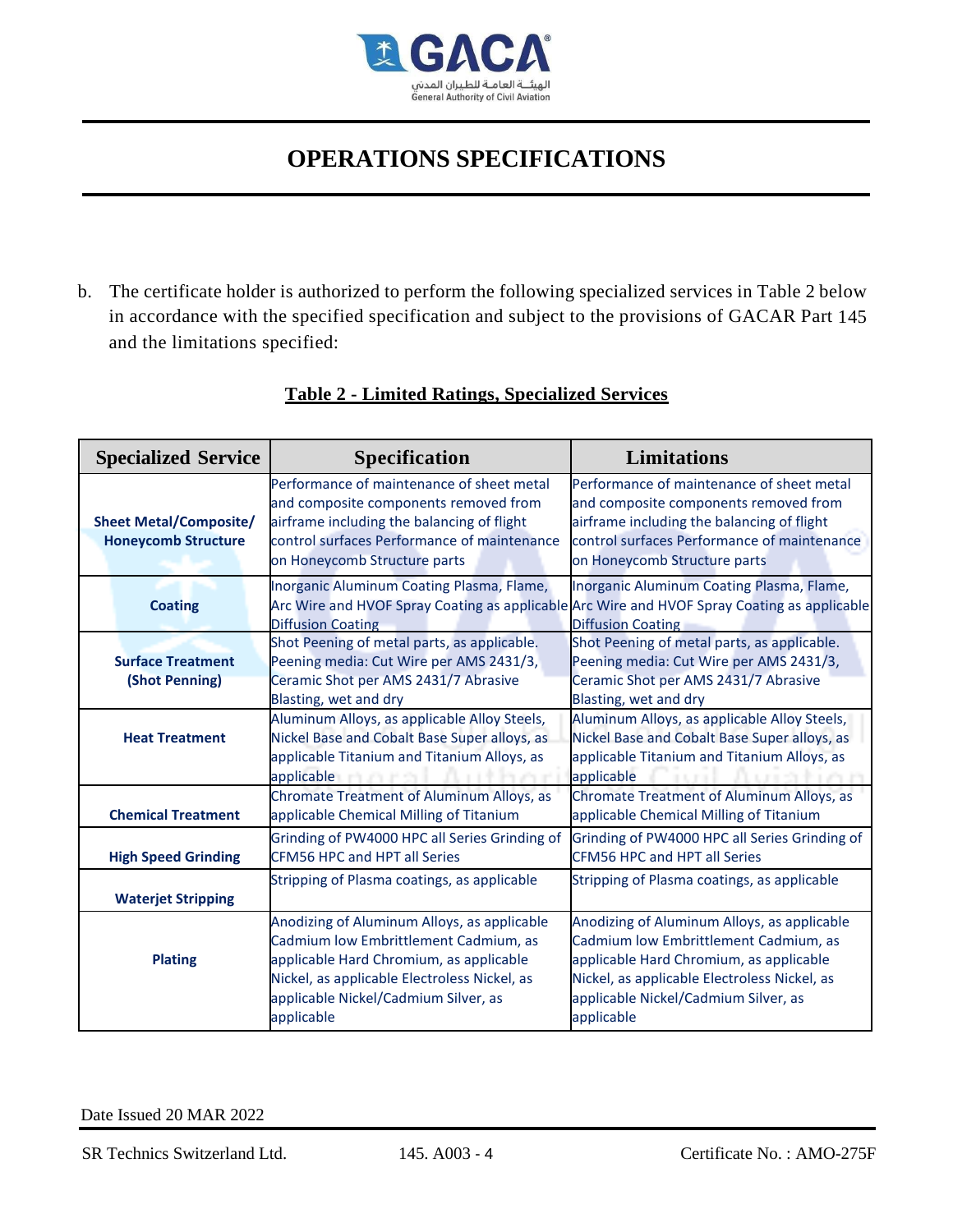

### **Table 2 - Limited Ratings, Specialized Services**

| <b>Specialized Service</b> | <b>Specification</b>                                                                                                                                                                                                                                                                                                             | <b>Limitations</b>                                                                                                                                                                                                                                                                                                               |
|----------------------------|----------------------------------------------------------------------------------------------------------------------------------------------------------------------------------------------------------------------------------------------------------------------------------------------------------------------------------|----------------------------------------------------------------------------------------------------------------------------------------------------------------------------------------------------------------------------------------------------------------------------------------------------------------------------------|
| <b>Brazing/Welding</b>     | Brazing, as applicable Fusion Welding of<br>Aluminum Alloys, Steel and Corrosion Resistant Aluminum Alloys, Steel and Corrosion<br>Alloys, Magnesium Alloys, as applicable Fusion Resistant Alloys, Magnesium Alloys, as<br>Welding of Titanium Alloys, as applicable<br>Resistance Welding, spot and seam, as<br>applicable     | Brazing, as applicable Fusion Welding of<br>applicable Fusion Welding of Titanium Alloys,<br>as applicable<br>Resistance Welding, spot and seam, as                                                                                                                                                                              |
| <b>Materials Testing</b>   | Tensile Testing, Bend Testing, Shear Testing<br>Peel Testing, Stress Testing, Hardness Testing<br>Metallography (for welding, coating testing,<br>over temperature inspection) Surface Analysis<br>/ Investigations (Fractography) Energy<br>Dispersive Analysis Sieve Analysis Corrosion<br><b>Testing Flammability Testing</b> | Tensile Testing, Bend Testing, Shear Testing<br>Peel Testing, Stress Testing, Hardness Testing<br>Metallography (for welding, coating testing,<br>over temperature inspection) Surface Analysis<br>/ Investigations (Fractography) Energy<br>Dispersive Analysis Sieve Analysis Corrosion<br><b>Testing Flammability Testing</b> |
| <b>Chemical Analysis</b>   | Plating Solutions, Cleaning Solutions, Water<br>Samples , De-Icing Fluids, Lubricants (Soap, Tan, Samples , De-Icing Fluids, Lubricants (Soap, Tan,<br><b>Viscosity</b> )                                                                                                                                                        | Plating Solutions, Cleaning Solutions, Water<br><b>Viscosity)</b>                                                                                                                                                                                                                                                                |

# الهيئـــة العامــة للطـيـان المدني<br>General Authority of Civil Aviation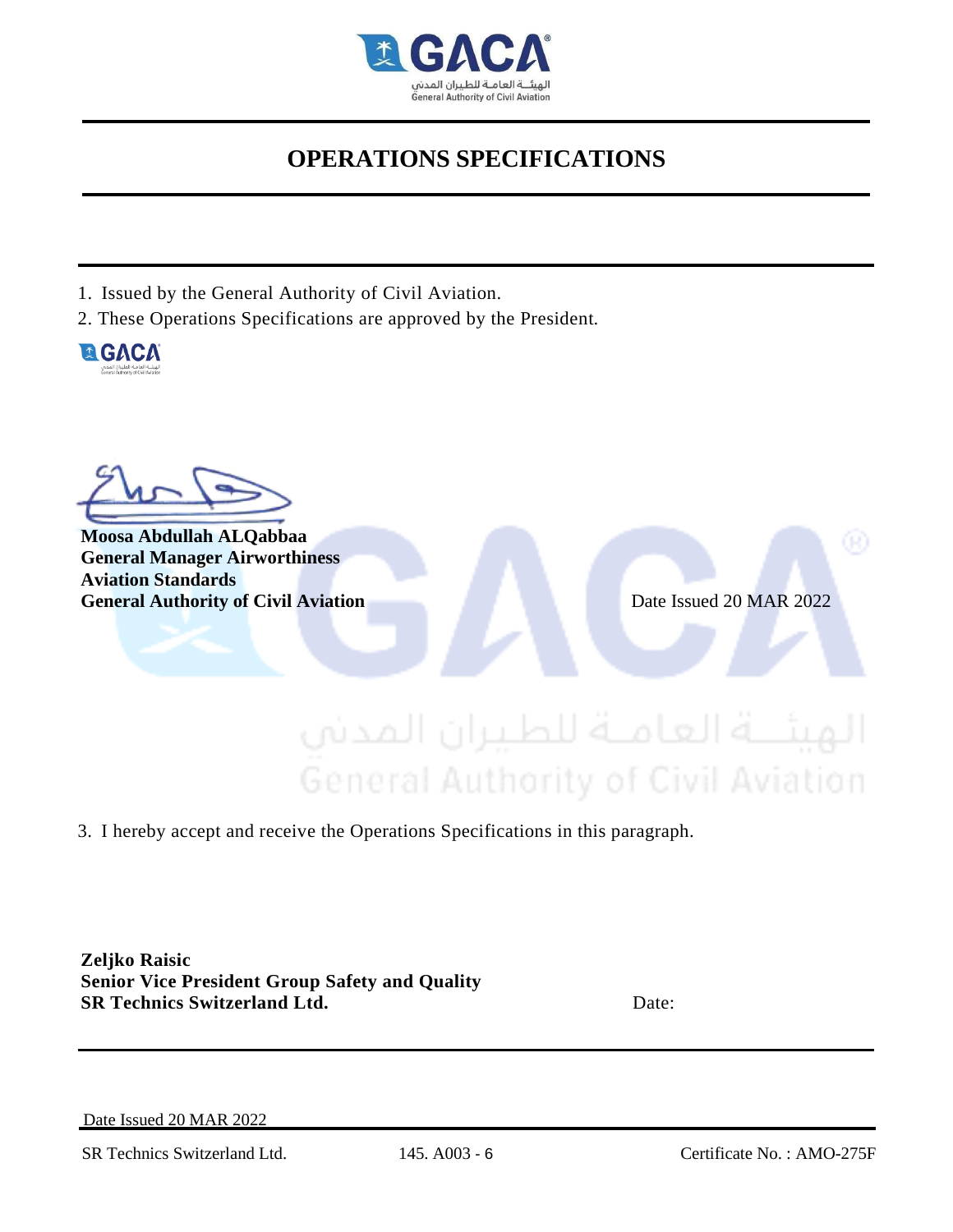

### **A6. MANAGEMENT AND DESIGNATED PERSONNEL**

a. The certificate holder is authorized the personnel listed in Table 1 below in the GACAR Part 145 required management and designated positions:

| <b>GACA Position Title</b>                             | <b>Name</b>         | <b>Company Equivalent Position Title</b>       |
|--------------------------------------------------------|---------------------|------------------------------------------------|
| <b>Accountable Manager</b>                             | Jean-Marc Lenz      | <b>Chief Executive Officer (CEO)</b>           |
| <b>SMS Management Rep.</b>                             | Deniz Türk          | <b>Safety Manager</b>                          |
| <b>Repair Station Manager</b>                          | Jean-Marc Lenz      | <b>Chief Executive Officer (CEO)</b>           |
| Person(s) in charge of<br>maintenance (Base /<br>Line) | <b>Owen McClave</b> | Senior Vice President Engine Services          |
| <b>Manager of Quality</b>                              | Zeljko Raisic       | Senior Vice President Group Safety and Quality |

### **Table 1 – Management and Designated Personnel**

*\*\*\*\*\**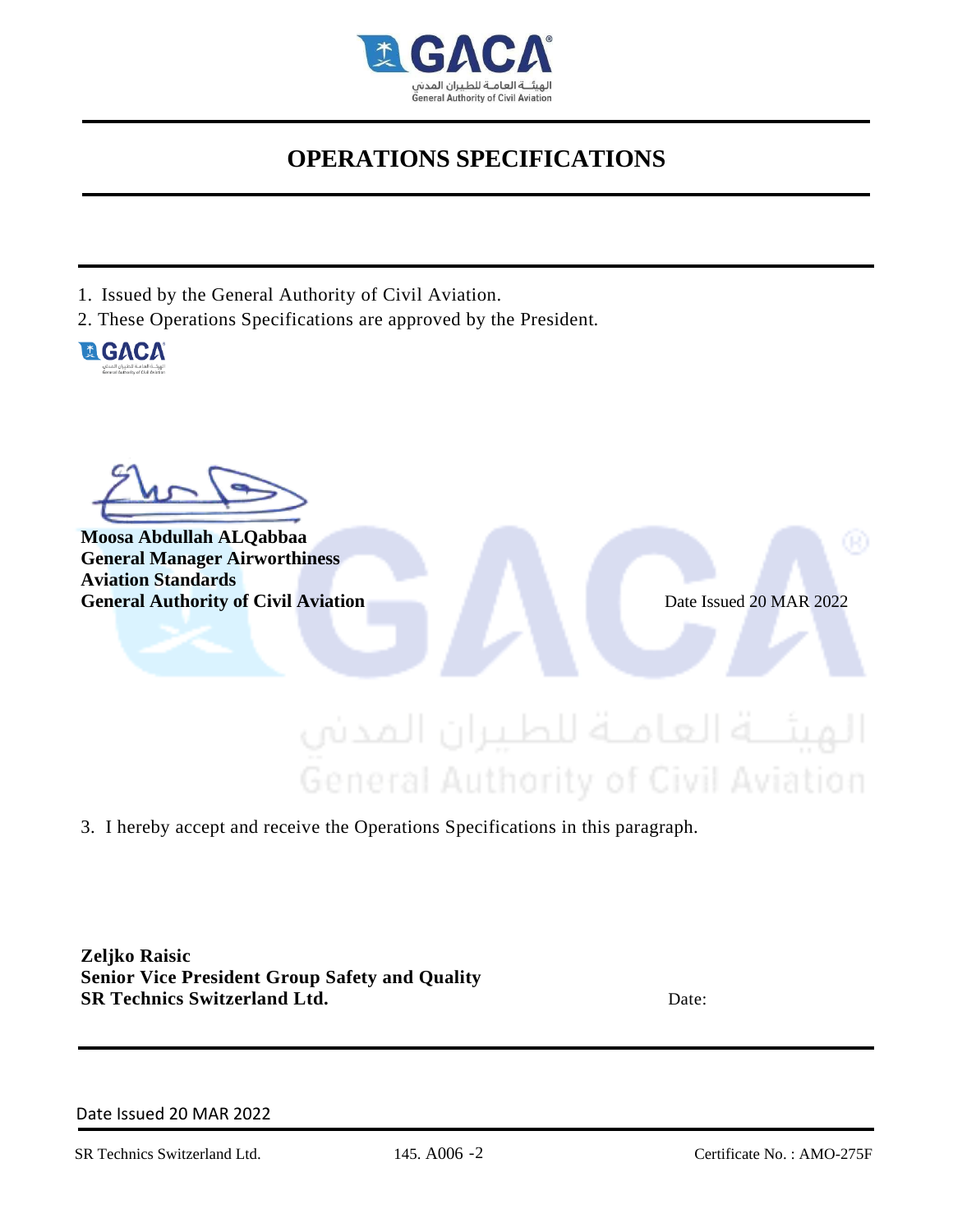

### **A7. REPAIR STATION MANUAL**

a. The Repair Station Manual (RSM) listed in Table 1 below which has been prepared by the certificate holder under GACAR §§145.87 and 145.89 has been accepted by the President. Certain specified content of the manual has been approved by the President. The certificate holder is authorized to use the accepted manual subject to the conditions and limitations prescribed in this operations specification.

### **Table 1 – Accepted Repair Station Manual**

| <b>Repair Station Manual</b> | <b>Revision</b>                                       |
|------------------------------|-------------------------------------------------------|
| <b>RSM</b>                   | <b>Rev. 1,</b><br>(As revised & accepted by the GACA) |

b. Approved Content: The following content of the RSM has been approved by the President.

c. The Quality Control Manual listed in Table 2 below which has been prepared by the certificate holder under GACAR §145.91(c) has been accepted by the President. The certificate holder is authorized to use the accepted manual subject to the conditions and limitations prescribed in this operations specification.

### **Table 2 -Accepted Quality Control Manual**

| <b>Quality Control Manual</b> | <b>Revision</b>                                       |
|-------------------------------|-------------------------------------------------------|
| ОСМ                           | <b>Rev. 1,</b><br>(As revised & accepted by the GACA) |